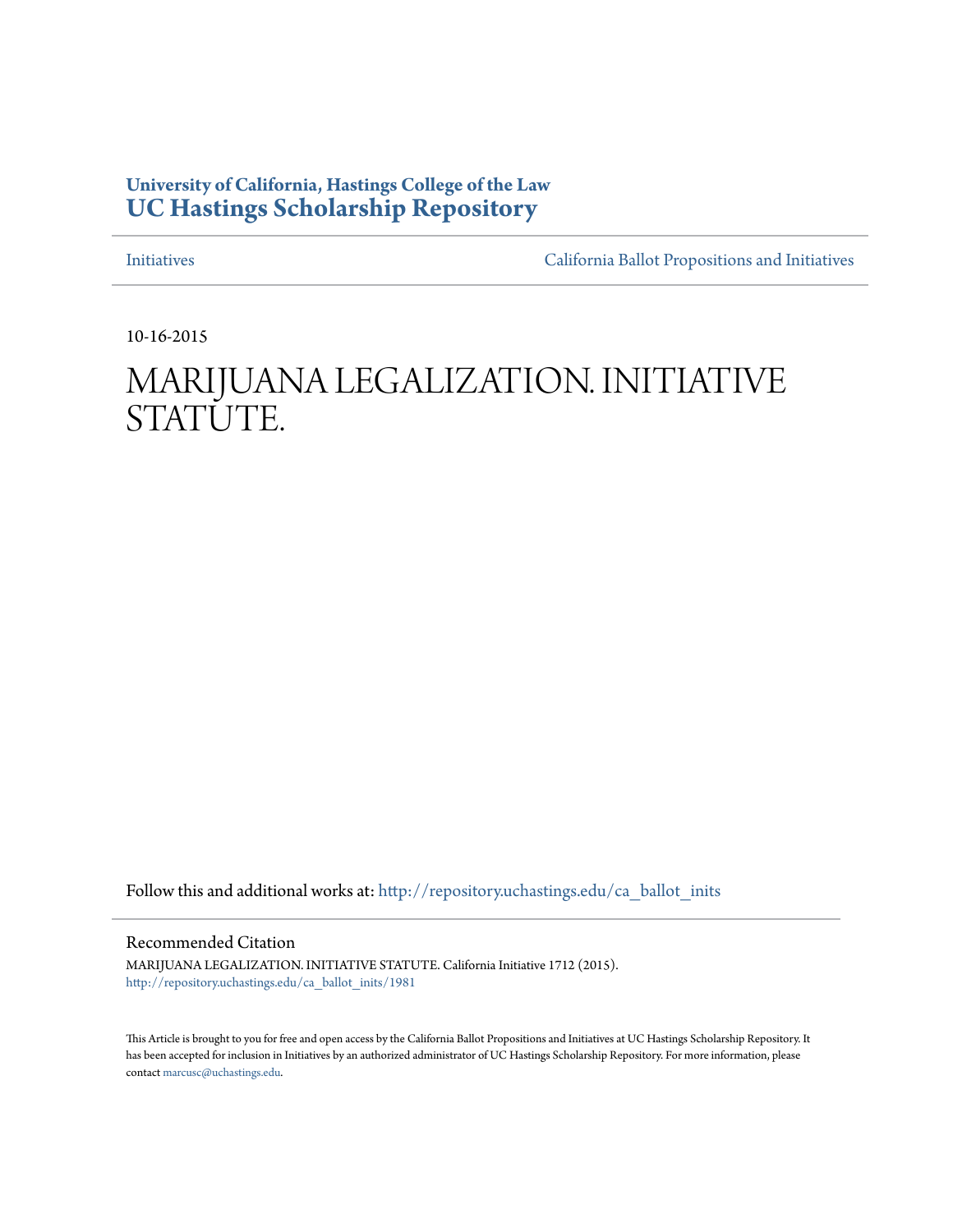## CALIFORNIA CANNABIS HEMP INITIATIVE 15-0050

P.O. BOX 1113 SIMI VALLEY, CA 93063<br>FAX (805 527 9486 (805) 402 1212 FAX (805 527 9486 .Y.Y.Y.Y.Y.Y.CCHI2016.ORG

#### VIA HAND DELIVERY

**CEIVE(?**  AUG 2 4 2015

To: The Office of the Attorney General ATTN: Ashley Johansson, Initiative Coordinator 1300 I Street, Suite 125 Sacramento, CA 95814

INITIATIVE COORDiNATOR ATTORNEY GENERAL'S OFFICE

Re: Request for title and Summary for The CA Cannabis Hemp Initiative.

Dear Ms. Johansson,

Pursuant to Article II, Section 10(d) of the California Constitution, I am submitting the attached proposed statewide ballot initiative, The California Cannabis Hemp Initiative, to your office and request that you prepare a circulating title and summary for this initiative as provided by law.

I would also request that when preparing the circulating title, that you take into consideration the full scope of proposed measure rather than just focusing on the relatively small part of the proposal that deals with the legalization of recreational marijuana. Therefore I propose that the circulating title includes the decriminalization aspects of industrial, nutritional, and medicinal cannabis hemp.

I propose the title: CANNABIS HEMP AND MARIJUANA LEGALIZATION. INITIATIVE STATUTE. I have attached a rider demonstrating the relatively small portion of the proposed measure that deals exclusively with legalizing recreational cannabis AKA marijuana.

I have also enclosed the signed proponent certification statements as required by California Election Code sections 9001 (b) and 9608, and a check in the amount of \$200.00 for payment of the filing fee.

Please direct all correspondence to:

Berton Duzy 805 402-1212 2242 Ralston St. Simi Valley, CA 93063 bduzy@prodigy.net

and:

Michael Jolson 831 252-4367 michaeljolson 111@icloud.com

Thank you for your attention to this matter,<br>
Berton Duzy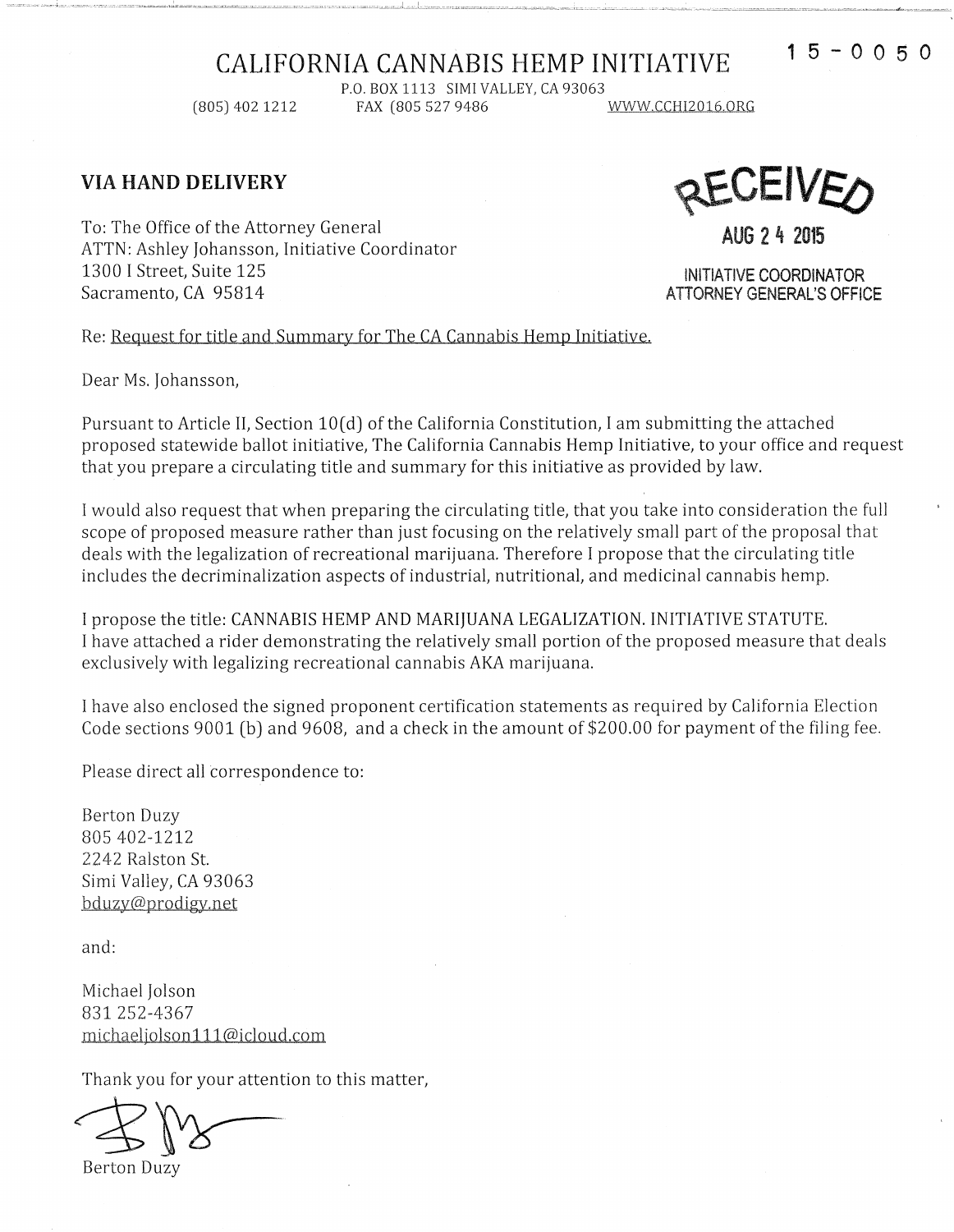#### California Cannabis Hemp Initiative 2016 California Cannabis Hemp Act of 2016

camornia cannabis неmp Act or 2016<br>AN ACT TO AMEND THE HEALTH AND SAFETY CODE OF CALIFORNIA:<br>I. Add Section 11362.3 to the Health and Safety Code of California, such laws and policies shall control any contrary laws and po

(a) No person, business, or corporate entity shall be arrested or prosecuted, be denied any right or privilege, nor be subject to any criminal or civil penalties (a) it procession, cultivation, transportation, distribution, use, or consumption of cannabis hemp marijuana, as provided in this Act, including:

 $15 - 0050$ 

10 The possession, canceled a products.<br>
(1) Cannabis hemp industrial products.<br>
(2) Cannabis hemp medicinal preparations.<br>
(3) Cannabis hemp nutritional products.

(4) Cannabis hemp euphoric products. (b) Definition of terms:

(1) (A) The terms "cannabis hemp" and "cannabis hemp marijuana" mean the natural, non-genetically modified plant cannabis hemp, hemp, cannabis, cannaus, increased any service of lant" means a cannabis plant in which the genetic material has not been transgenically or cisgenically altered in a

(b) The term "cannabis hemp industrial products" means natural contraining and/or natural recombination.<br>Way that would produce offspring which otherwise would not occur naturally by mating and/or natural recombination.<br>(2 plastics, paint, seed for cultivation, animal feed, veterinary medicine, oil, or any other product that is not designed for internal human consumption; as well as players, paint, seen its calibration, annual receptors of the outline, but any calce product that is not designed for internal numerical numerical systems. As well a<br>cannabis hemp plants used for crop rotation, erosion con

13) The term "cannabis hemp medicinal preparations" means natural cannabis hemp, and all products made from cannabis hemp that are designed, intended, , نام المسابق المسابق المسابق المسابق المسابق المسابق المسابق المسابق المسابق المسابق المسابق المسابق المسابق المسا<br>In used for human doomsumption for the treatment of any human disease or medical condition, for pain reli minee a local capacity provided a premensional syndrome, side effects of cancer chemotherapy, fibromyalgia, sickle cell anemia, spasticity, spinal injury, ingtance, mantple such osis, masses, premensional symmetric, such entertainment and deficit disorder, attention deficit hyperactivity disorder, immunodeficiency, wasting symmetry of post-traumatic stress disorder, Tourette also conditions considered for medical use.

aiso conditions considered for inequal use.<br>(4) The term "cannabis hemp nutritional products" means natural cannabis hemp grown for consumption by humans and animals as food, including but not<br>limited to leaf, root, seed,

intuitive term "cannabis hemp euphoric products" means natural cannabis hemp intended for consumption by people for personal, recreational, meditative, spiritual, religious, or other purpose, other than cannabis hemp industrial products, cannabis hemp medicinal preparations, or cannabis hemp nutritional products.

(6) The term "personal use" means the consumption of cannabis hemp by people 21 years of age or older for any relaxant, meditative, religious, spiritual, recreational, or other purpose other than sale.

(7) The term "commercial production" means the production of cannabis hemp products for sale or profit under the conditions of these provisions. (c) Industrial cannabis hemp farmers, manufacturers, processors, distributors, medicinal collectives, and retailers shall not be subject to any special zoning requirement, regulation, licensing fee, or tax that is excessive, discriminatory, or prohibitive.

requirement, regulation, increasing rec, or the dial is excessive, these hereby reclassified and de-scheduled from the California Uniform Controlled Substances<br>(d) Cannabis hemp and cannabis hemp medicinal preparations are recomment community outlets shall be allowed to provide reasonable and discrete access for patients. For the purpose of obtaining access to safe, effective<br>Sufficient community outlets shall be allowed to provide reasonabl medicinal preparations, as their primary caregiver.

(e) Personal use of cannabis hemp euphoric products.

(1) No permit, license, or tax shall be required for the non-commercial cultivation, transportation, distribution, or consumption of cannabis hemp.

(2) No permit, needle, or tax shall be required for submitted the non-commercial cultivation, a amploi tation, ustitudium, or consumption or callulation shemp.<br>(2) No person shall be required to submit to testing for inact active (not metabolized) cannabis may be used and considered in determining impairment or intoxication.

active this increased caliform the conditions of these exceptions, the offense laws do not apply and only the exception laws apply.<br>(5) When a person falls within the conditions of these exceptions, the offense laws do not more onerous than California's beer and wine model. For the purpose of distinguishing personal from commercial production, 99 flowering female plants and more onerous than California's beer and wine model. For the purpose How we want to detect annualist hemp flowers, but not leaf, produced per adult, 21 years of age and older, per year shall be presumed as being for personal use.

(g) The manufacture, marketing, distribution, or sales, between adults, of equipment or accessories designed to assist in the planting, cultivation, harvesting, curing, processing, packaging, storage, analysis, consumption, or transportation of cannabis hemp plants, industrial cannabis hemp products, cannabis hemp medicinal preparations, cannabis hemp nutritional products, cannabis hemp euphoric products, or any cannabis hemp product shall not be prohibited, except as provided in this Act.

(h) No California law enforcement personnel, State or local employees of any kind, or funds shall be used to assist or aid and abet in the enforcement of رین وی معلومات است ها می است و است و بیماری است. این است به است که است و است که است و است و است و است و است و ا<br>Federal cannabis hemp marijuana laws involving acts that are hereby no longer illegal in the State of Califor

imposed.

II. (a) Repeal, delete, and expunge any and all existing state and local statutory laws and regulations that conflict with the provisions of this Act.

II. (a) Repeal, delete, and expunge any and all existing state and local statutory laws and regulations that conflict with the provisions of this Act.<br>(b) (1). Enactment of this Act shall include the case by case review f 851.8 et seq.

III. (a) Within 6 months of the passage of this Act, the legislature is required upon thorough investigation, to enact legislation using reasonable standards which are compatible with the provisions of this Act to:

1. (A) License concessionary establishments to distribute cannabis hemp euphoric products in a manner analogous to California's beer and wine industry L. (A) License concessional y exacus uner call all be licensed to provide reasonable commercial access to persons of legal age, so as to discourage and prevent the model. Sufficient community outlets shall be licensed to p \$1,000.00. Regulation, penalties, and enforcement shall be in a manner analogous to, and no more onerous than, California's beer and wine model.<br>(B) Adopt existing health and product safety rules established for the herbal

(B) Adopt existing iteature and procure state of cannabis hemp euphoric products, analogous to California's wine industry model, so long as no excise tax or<br>2. Place an excise tax or annual state of cannabis hemp euphoric fund research, development and promotion of diverse industrial, nutritional, and medicinal hemp industries in California.

runa research, aevelopment and promotion of diverse maustrial, nutritional, and medicinal neinp industries in cambridate.<br>3. Determine an acceptable and uniform standard of impairment based on scientifically acceptable per

cannabis hemp marijuana prohibitions that conflict with this Act.

V. Severability: If any provision of this Act, or the application of any such provision to any person or circumstance, shall be held invalid by any court, the remainder of this Act, to the extent it can be given effect, or held invalid, shall not be affected thereby, and to this end the provisions of this Act are severable.

VI. Construction: If any rival or conflicting initiative regulating any matter addressed by this Act receives the higher affirmative vote, then all non-conflicting parts shall become operative.

party of the safety, welfare, health, and peace of the protection of the safety, welfare, health, and peace of the people and the environment of the State, to protect the industrial and medicinal uses of cannabis hemp, to under of this Act involves, in the highest degree, the ecological, economic, social, and moral well-being and safety of the State and all of its people. All provisions of this Act shall be liberally construed for the accomplishment of these purposes: To respect human rights, to promote tolerance, and to end cannabis hemp prohibition.